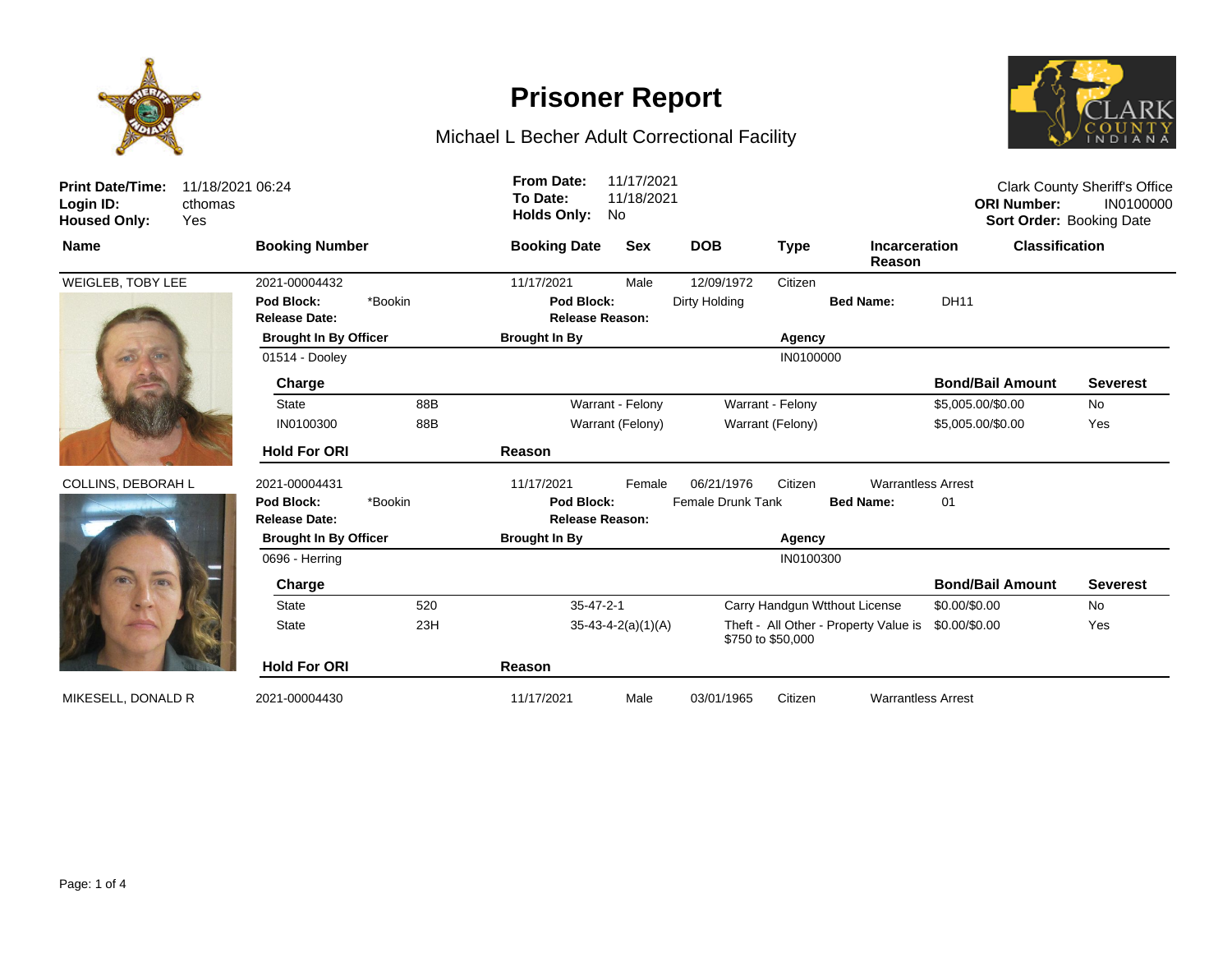

**Prisoner Report**

### Michael L Becher Adult Correctional Facility



Login ID:<br>**Login ID:**<br>Housed Only:

#### DUNN, BOBBY RAY

WOOD, CHARLES WOODROW



| <b>Print Date/Time:</b><br>Login ID:<br><b>Housed Only:</b> | 11/18/2021 06:24<br>cthomas<br>Yes |                                    |         | 11/17/2021<br><b>From Date:</b><br>To Date:<br>11/18/2021<br><b>Holds Only:</b><br>No |                            |                                                                      |                                                              | <b>Clark County Sheriff's Office</b><br><b>ORI Number:</b><br>IN0100000<br>Sort Order: Booking Date |                 |
|-------------------------------------------------------------|------------------------------------|------------------------------------|---------|---------------------------------------------------------------------------------------|----------------------------|----------------------------------------------------------------------|--------------------------------------------------------------|-----------------------------------------------------------------------------------------------------|-----------------|
|                                                             |                                    | Pod Block:<br><b>Release Date:</b> | *Bookin | Pod Block:                                                                            | <b>Release Reason:</b>     | Dirty Holding                                                        | <b>Bed Name:</b>                                             | DH07                                                                                                |                 |
|                                                             |                                    | <b>Brought In By Officer</b>       |         | <b>Brought In By</b>                                                                  |                            |                                                                      | Agency                                                       |                                                                                                     |                 |
|                                                             |                                    | 0660 - Johns                       |         |                                                                                       |                            |                                                                      | IN0100300                                                    |                                                                                                     |                 |
| $\left( n\right)$                                           |                                    | Charge                             |         |                                                                                       |                            |                                                                      |                                                              | <b>Bond/Bail Amount</b>                                                                             | <b>Severest</b> |
|                                                             |                                    | <b>State</b><br>35A                |         | $35 - 48 - 4 - 11(a)(1)$                                                              | Only)                      | Possession of Marijuana, Hash Oil,<br>Hashsish or Salvia (Possession | \$5,005.00/\$0.00                                            | No                                                                                                  |                 |
|                                                             |                                    | <b>State</b>                       | 23H     |                                                                                       | $35 - 43 - 4 - 2(a)(1)(A)$ |                                                                      | Theft - All Other - Property Value is<br>\$750 to \$50,000   | \$5,005.00/\$0.00                                                                                   | <b>No</b>       |
|                                                             |                                    | State                              | 90Z     |                                                                                       | $35 - 44.1 - 3 - 1(a)(1)$  |                                                                      | Resisting Law Enforcement -<br>(Resists, Obstructs or Flees) | \$5,005.00/\$0.00                                                                                   | Yes             |
|                                                             |                                    | <b>Hold For ORI</b>                |         | Reason                                                                                |                            |                                                                      |                                                              |                                                                                                     |                 |
| DUNN, BOBBY RAY                                             |                                    | 2021-00004429                      |         | 11/17/2021                                                                            | Male                       | 03/30/1946                                                           | Citizen                                                      |                                                                                                     |                 |
|                                                             |                                    | Pod Block:<br><b>Release Date:</b> | *Bookin | Pod Block:                                                                            | <b>Release Reason:</b>     | Dirty Holding                                                        | <b>Bed Name:</b>                                             | DH <sub>05</sub>                                                                                    |                 |
|                                                             |                                    | <b>Brought In By Officer</b>       |         | <b>Brought In By</b>                                                                  |                            | Agency                                                               |                                                              |                                                                                                     |                 |
|                                                             |                                    | 0696 - Herring                     |         |                                                                                       |                            |                                                                      | IN0100300                                                    |                                                                                                     |                 |
|                                                             |                                    | Charge                             |         |                                                                                       |                            |                                                                      |                                                              | <b>Bond/Bail Amount</b>                                                                             | <b>Severest</b> |
|                                                             |                                    | <b>State</b>                       | 88B     |                                                                                       | Warrant - Misd             |                                                                      | Warrant - Misd                                               | \$1,005.00/\$1,005.00                                                                               | No              |
|                                                             |                                    | <b>State</b>                       | 88B     |                                                                                       | Warrant - Felony           |                                                                      | Warrant - Felony                                             | \$0.00/\$0.00                                                                                       | Yes             |
|                                                             |                                    | <b>Hold For ORI</b>                |         | Reason                                                                                |                            |                                                                      |                                                              |                                                                                                     |                 |
| <b>WOOD, CHARLES</b><br>MOMDDOMM                            |                                    | 2021-00004428                      |         | 11/17/2021                                                                            | Male                       | 04/29/1963                                                           | Citizen                                                      |                                                                                                     |                 |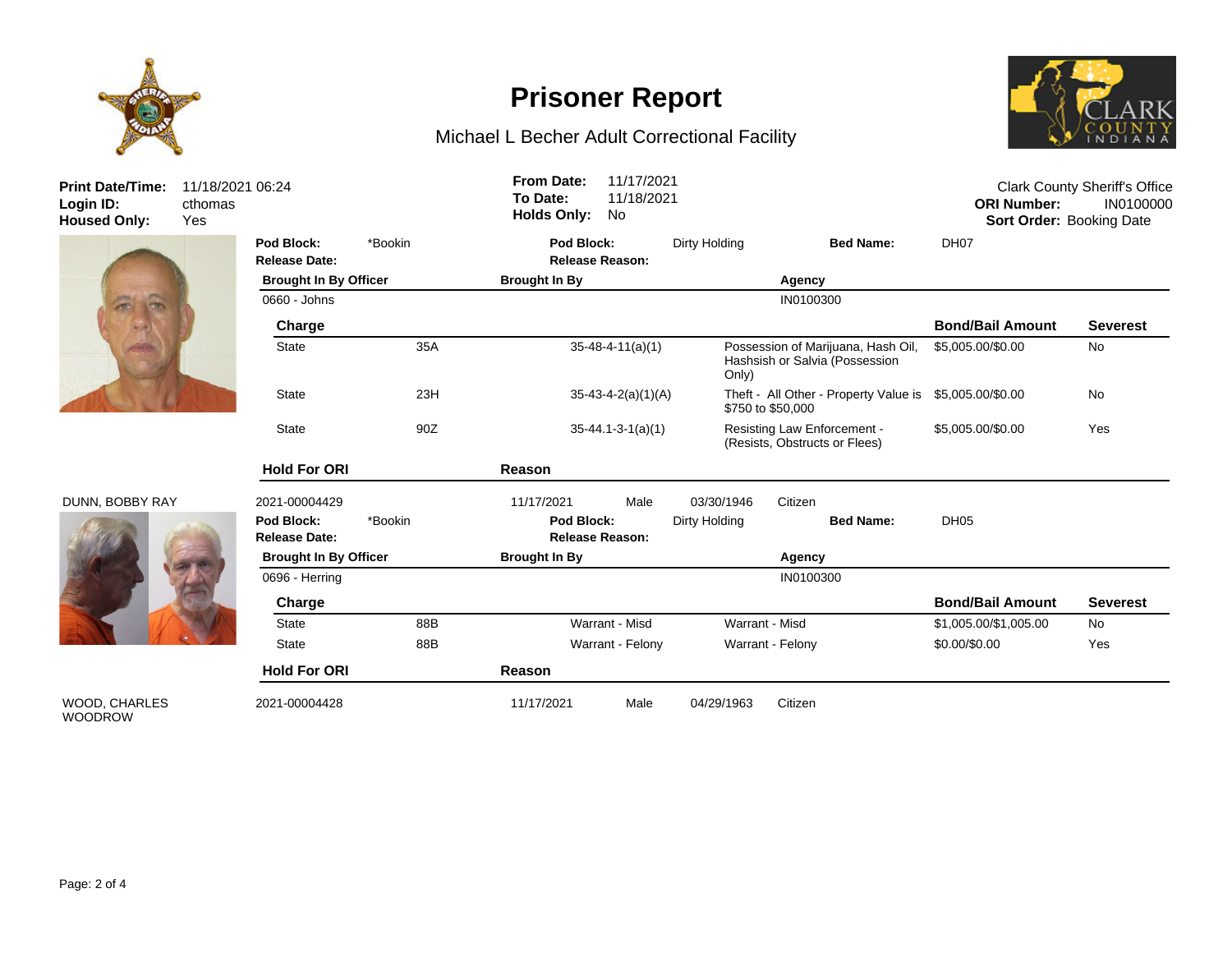

**Print Date/Time: Login ID:** 11/18/2021 06:24 cthomas







**Release Date: Release Reason: Pod Block:** \*Bookin **Pod Block:** Dirty Holding **Bed Name:** DH12 **Brought In By Officer Brought In By Agency** 01797 - Stoffregen IN0100000 **Charge Bond/Bail Amount Severest** State 88B 88B Warrant - Felony Warrant - Felony 80.00/\$0.00 No State 88B Warrant - Felony Warrant - Felony \$0.00/\$0.00 Yes **Hold For ORI Reason** SMITH, JEFFREY 2021-00004427 11/17/2021 Male 12/14/1963 Citizen **Release Date: Release Reason: Pod Block:** \*Bookin **Pod Block:** Dirty Holding **Bed Name:** DH10 **Brought In By Officer Brought In By Agency** 01847 - Dalfonso INO 100000 Provident and the UNITED STATES INCOLORED TO A 2000 PROVIDENCE INCOLORED TO A 2000 **Charge Bond/Bail Amount Severest** State 88B Warrant - Misd Warrant - Misd \$255.00/\$0.00 Yes **Hold For ORI Reason** Gatlin, Marquis 2021-00004426 11/17/2021 Male 04/07/1999 Citizen **Release Date: Release Reason: Pod Block:** \*Bookin **Pod Block:** Dirty Holding **Bed Name:** DH09 **Brought In By Officer Brought In By Agency** 01847 - Dalfonso **INO**100000 **INO Charge Bond/Bail Amount Severest** State 88B 88B Warrant - Felony Warrant - Felony S1,005.00/\$0.00 Yes **Hold For ORI Reason** CHAMBERS, ZECHARIAH 2021-00004424 11/17/2021 Male 04/28/2002 Citizen **Housed Only:** Yes **Holds Only:** No **Sort Order:** Booking Date



Clark County Sheriff's Office **ORI Number:** IN0100000

## **Prisoner Report**

Michael L Becher Adult Correctional Facility

**To Date:** 11/18/2021 **From Date:** 11/17/2021